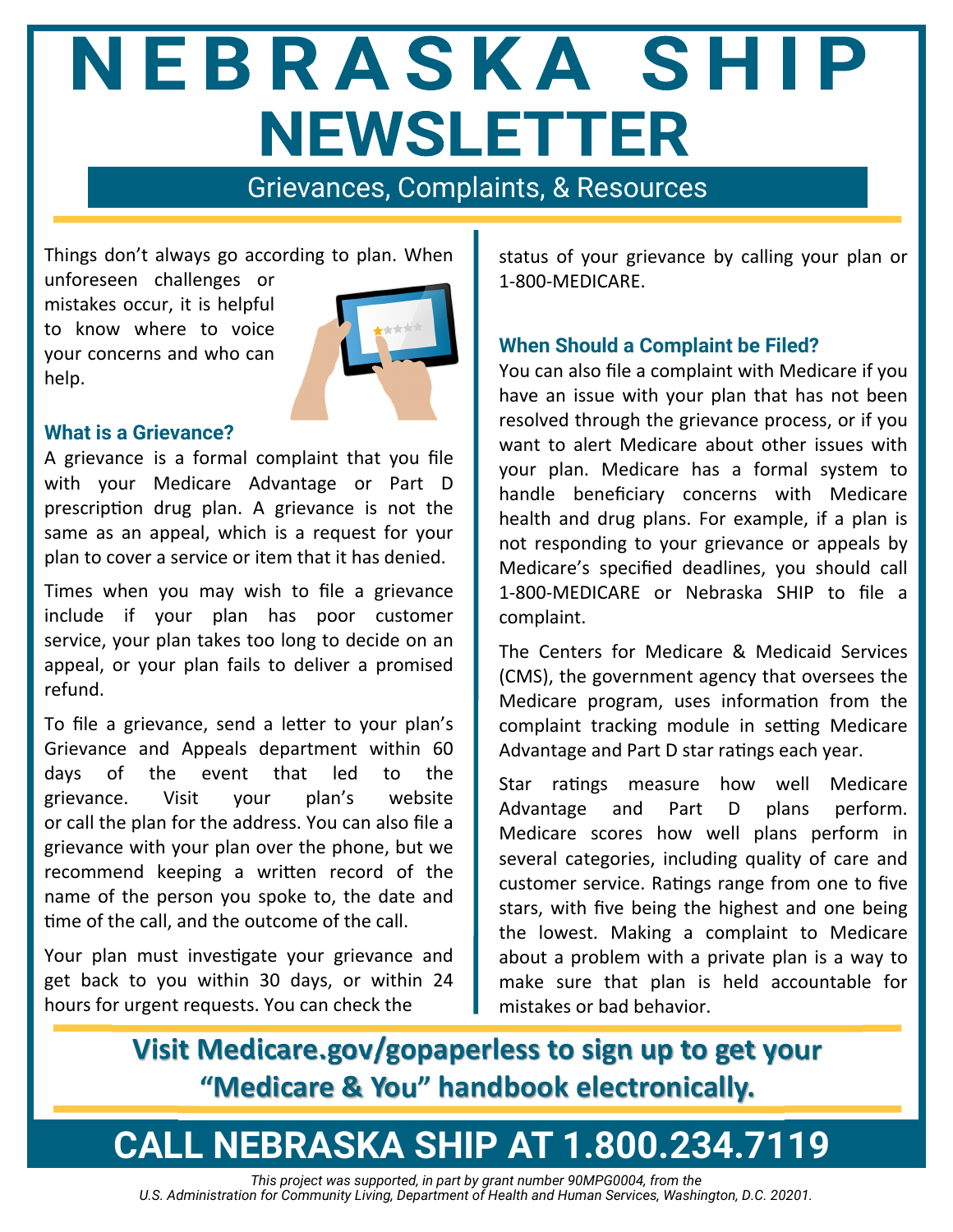# Grievances, Complaints, & Resources

# **How to File a Complaint about Quality of Care**

If you have a concern about the quality of care you receive from a Medicare provider, your concern can be handled by the Beneficiary and Family Centered Care‐Quality Improvement Organization, which is called BFCC-QIO, or just QIO for short.

The QIOs are made up of practicing doctors and other health care experts. Their role is to monitor and improve the care given to Medicare enrollees. Some examples of situations about which you might file a quality-of-care complaint include medication mistakes, receiving the wrong care or treatment, and experiencing barriers to accessing care.

In Nebraska, Livanta serves as the state's QIO. Livanta may be reached at 1.888.755.5580. You can file a complaint with the QIO over the phone or in writing. When the BFCC-QIO gets your complaint, they should call you to ask clarifying ques‐ tions about your complaint and to get the contact information for your provider. A physician of matching specialty will review the medical record to determine whether the care provided met the medical standard of care, or whether the standard of care was not met. The review process can take up to a few months, and when the review is over, you and your doctor will be notified by phone and in writing.

### **How to File a Complaint about Durable Medical Equipment (DME)**

Durable medical equipment (DME) suppliers should have processes in place to handle complaints from Medicare beneficiaries. If you have a complaint, contact your DME supplier and tell them what your complaint is. Within five calendar days, your supplier must let you know

they received your complaint and that they are investigating it. Within 14 calendar days, the supplier should send you the result of its investigation in writing.

If your supplier does not handle the complaint appropriately or does not respond in time, you can also file a complaint with Medicare via 1.800.MEDICARE.

# **What if you Suspect Medicare Fraud, Errors, or Abuse?**

Medicare fraud occurs when someone knowingly deceives Medicare to receive payment when they should not, or to receive higher payment than they should. Medicare abuse involves billing Medicare for services that are not covered or are not correctly coded when the provider has unknowingly or unintentionally misrepresented the facts to obtain payment. Medicare errors are honest mistakes related to the billing of a health care service or product.

You can watch out for fraud and abuse by keeping a calendar of all your medical appointments and comparing it with your Medicare statements and the bills you receive from your providers. If something does not seem right—for example, if you see on a claims summary notice from Medicare that your provider billed Medicare for an office visit on a day when you did not see them—you should first contact your provider.

Call your doctor or their billing office and let them know about the problem in case it was a mistake. If your doctor does not fix the error or if you suspect potential fraud or abuse, you can call your local Senior Medicare Patrol, or SMP. Nebraska SHIP administers the State of Nebraska's SMP and may be reached at 1.800.234.7119.

# **CALL NEBRASKA SHIP AT 1.800.234.7119**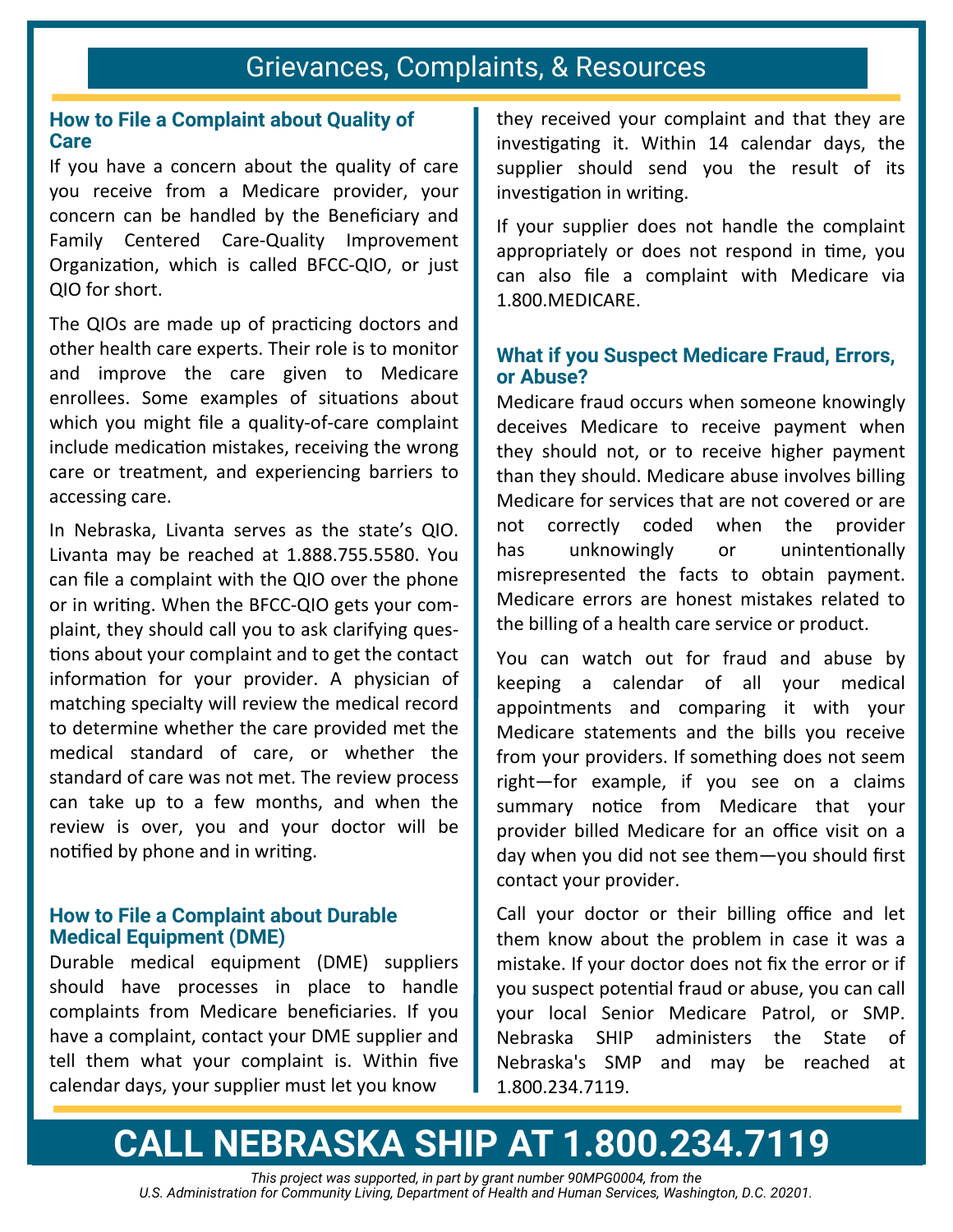# UNDERSTANDING<br>MEDICARE MARKETING

# Medicare Marketing: Can They Do That?

# **WHAT IS MEDICARE MARKETING?**

- Marketing is communication related to selling and promoting products.
- Rules are set to prevent plans from giving misleading information about costs and benefits.
- Medicare Marketing guidelines must be followed by Medicare Advantage and Medicare Drug (Part D) plans.
- Most Medicare Advantage and Part D marketing happens between October 1—December 7.

# **WHICH MARKETING ACTIVITIES ARE OK?**

- Host marketing and educational events about the plan.
- Give plan promotional gifts valued no more than \$15.
- Contact current or past plan enrollees.
- Provide marketing information in common areas of healthcare providers like pharmacies or hospitals.
- Visit you in your home WITH prior consent.
- Place ads on TV, in newspapers and online.

# **Help Prevent Marketing Scams!**  Marketing Don'ts - 4 Things to Look For:



**Cold Calling** - Did an insurance agent call you or visit your home WITHOUT you requesting the visit?



# **Advertising "Free" Plans** -

Did an agent or company tell you the plan was premium "free"?



**Indicated They Are With**

**Medicare -** Did an agent or Medicare company lead you to believe they are a representative of Medicare?

**Conduct Enrollment Health Screenings** - Did a plan ask you to complete a screening to ensure you were healthy before you enrolled?

**If you answer YES to any of the above questions, contact Nebraska SHIP to report marketing misconduct.**

### OUT20370



**Report suspected Medicare Fraud to the Nebraska SHIP!** 1-800-234-7119

**PROTECT** *Personal Information* | **DETECT** *Fraud and Scams* | **REPORT** *Your Concerns*